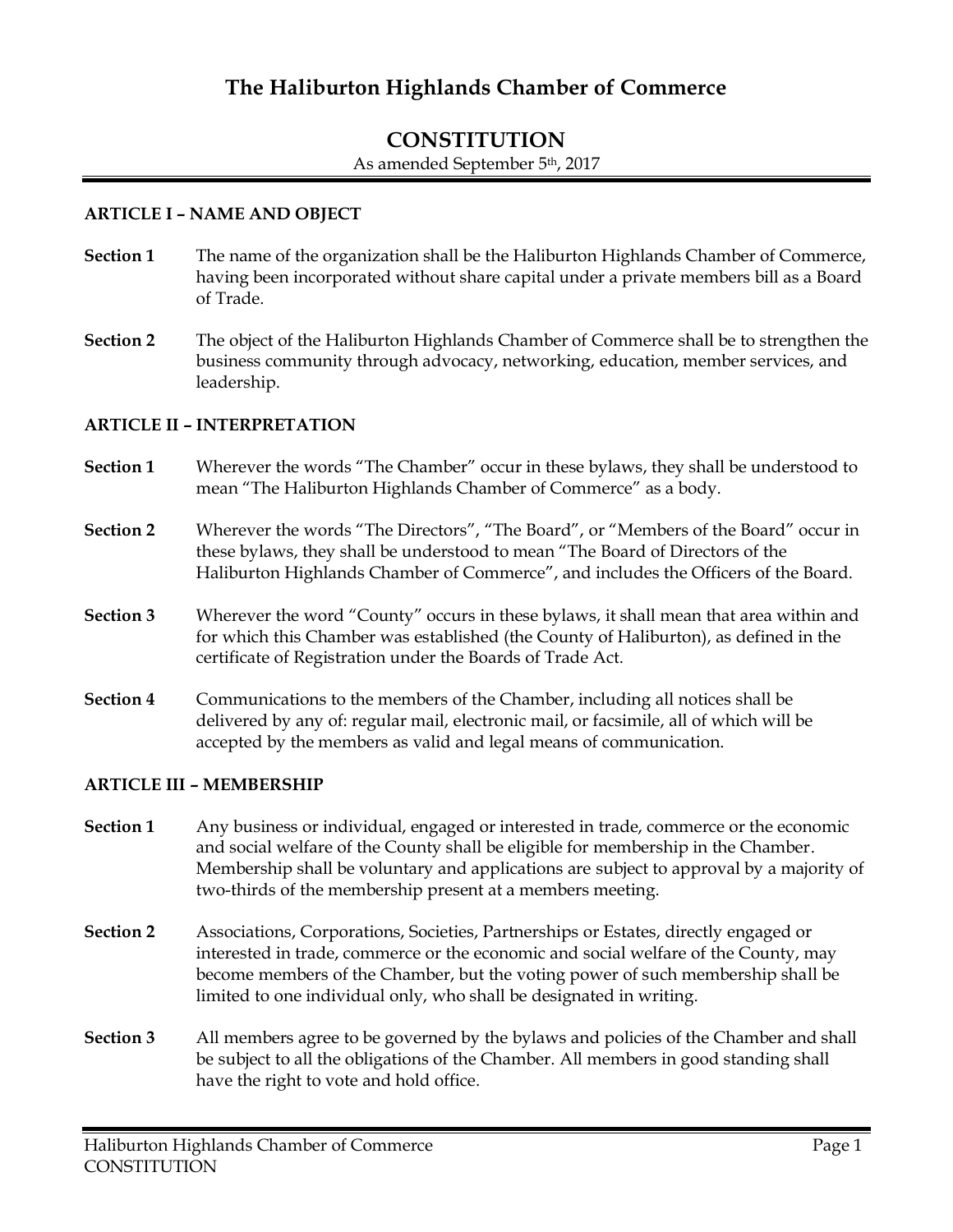- **Section 4** Membership shall continue from the time of admittance until a member has resigned in accordance with the provisions of these bylaws or has been removed from the roll of members by action of the Board of Directors. Any application which is refused by the membership may be appealed by the applicant in writing, and submitted to the Secretary/Treasurer of the Chamber 30 days prior to the Annual Meeting in order to have the appeal heard. The applicant's appeal must be approved by a two-thirds vote of the members in attendance at the Annual Meeting in order to overturn the decision.
- **Section 5** Any Member of the Chamber who intends to retire or to resign his or her membership may do so at any time upon giving to the Secretary/Treasurer ten days notice in writing of such intention and upon discharging any lawful liability which is standing upon the books of the Chamber against him or her at the time of such notice.
- **Section 6** The Board of Directors shall remove from the roll of members the name of any new member failing to pay his or her annual dues within thirty days of his or her admission, or of any other member who fails to pay such dues within 45 days of the date they fall due. Upon such action by the Board of Directors, all privileges of membership shall be forfeited.
- **Section 7** Persons who have distinguished themselves by some meritorious public service may be elected Honorary Members by a majority vote of the Chamber. Such recognition shall be for a term of one year and may be repeated. Honorary membership shall include all the privileges of active membership. The Honorary member shall be exempt from paying annual dues.
- **Section 8** Members who have distinguished themselves by some meritorious public service may be granted a Lifetime Membership by a majority vote of the Chamber. Such recognition shall be for the life of the individual and may be repealed only with a written request of any member in good standing along with a majority vote of the Chamber. Lifetime membership shall include all the privileges of active membership, including the privilege of holding office and voting. Lifetime members shall be exempt from paying annual dues.

# **ARTICLE IV – DUES AND ASSESSMENTS**

- **Section 1** The annual dues payable by Members of the Chamber shall be determined annually by the Board of Directors.
- **Section 2** Other assessments may be levied against all members provided they are recommended by the Board of Directors and approved by a two-thirds majority of the members present at a general business meeting. The notice calling such a meeting shall state the nature of the proposed assessment.
- **Section 3** New members shall have the option of choosing their annual membership renewal date to be the first day of either January, April, July, or October.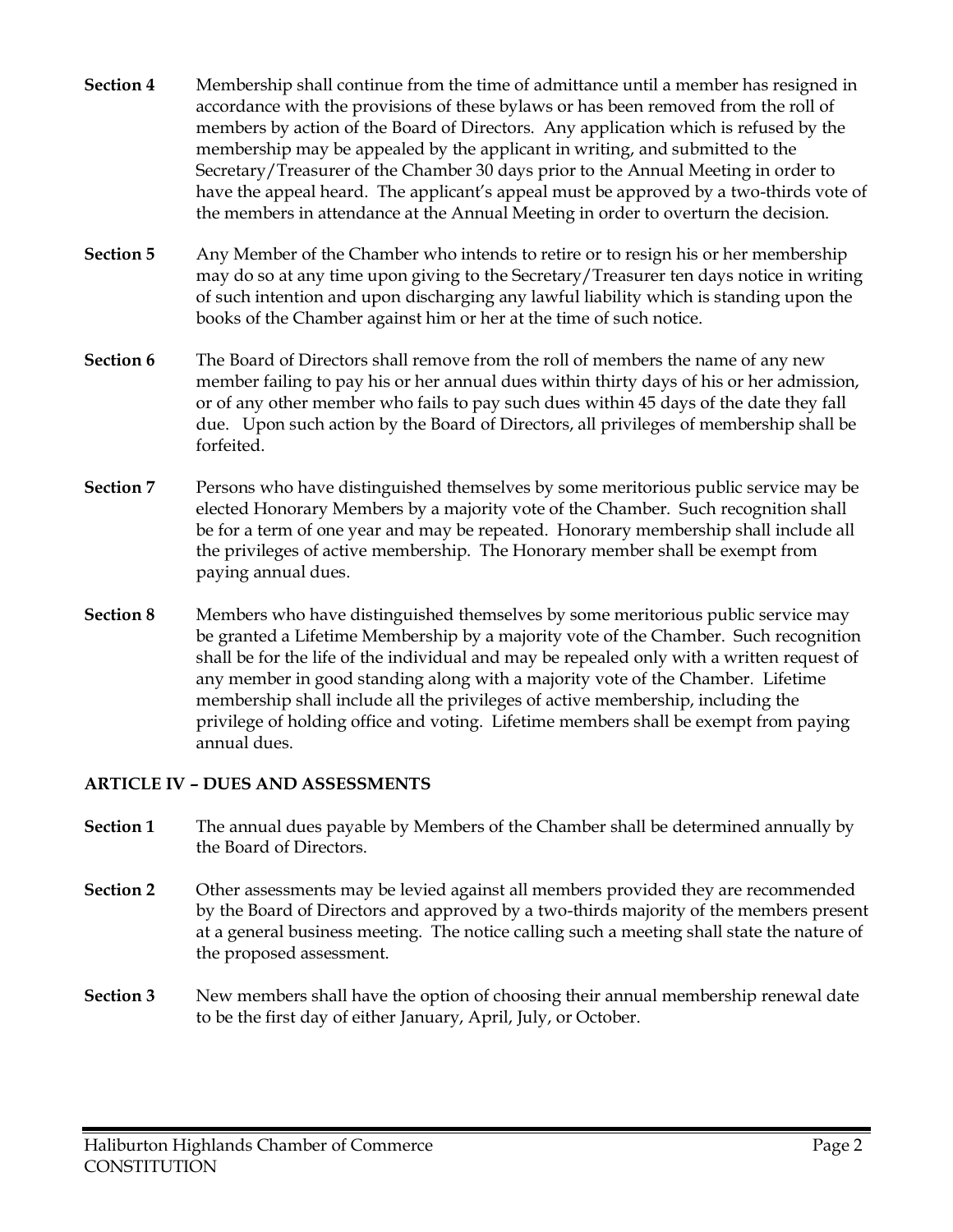# **ARTICLE V – THE BOARD OF DIRECTORS**

| Section 1        | The corporation shall be managed by the Board of Directors. The Board of Directors<br>shall be comprised of no fewer than eleven (11), and no greater than thirteen (13) voting<br>members, elected by a majority of the membership present at the Annual General<br>Meeting. All Directors have the right to vote and votes are equal amongst them. The<br>Board may also appoint in addition non-voting representatives from trade associations<br>and groups in the County as the Board of Directors deems suitable.                                                                                                        |
|------------------|--------------------------------------------------------------------------------------------------------------------------------------------------------------------------------------------------------------------------------------------------------------------------------------------------------------------------------------------------------------------------------------------------------------------------------------------------------------------------------------------------------------------------------------------------------------------------------------------------------------------------------|
| <b>Section 2</b> | Board members must be individuals and members of the Chamber. Unless otherwise<br>specified, Directors are elected for a term of one (1) year. No Board member shall be<br>allowed to serve continuously for more than 8 years, with the exception of the<br>immediate Past President.                                                                                                                                                                                                                                                                                                                                         |
| Section 3        | Quorum shall be five (5) of the total members of the Board of Directors and such<br>quorum may do all things within the powers of the Board of Directors.                                                                                                                                                                                                                                                                                                                                                                                                                                                                      |
| Section 4        | Within thirty (30) days after the Annual Meeting, a meeting of the new Board of<br>Directors shall be held, and at that meeting the Officers of the Board (also referred to as<br>the Executive Committee) shall be elected from among the newly elected Board of<br>Directors.                                                                                                                                                                                                                                                                                                                                                |
| <b>Section 5</b> | All Board Members, upon taking office, shall agree to and sign the following:<br>"I will faithfully and truly perform my duty as a member of the Board of Directors of the<br>Haliburton Highlands Chamber of Commerce, and that I will, in all matters connected with the<br>discharge of such duty do all things, and such things only, as I shall truly and conscientiously<br>believe to be necessary to promote the objects for which the said Chamber was constituted,<br>according to the true intent and meaning of the same."<br>In addition, Board Members will be required to sign an Agreement of Confidentiality. |
| Section 6        | Where a member of the Board of Directors dies or resigns his or her office, or is absent<br>from three (3) consecutive meetings of the Board, the Directors may, at any Board<br>Meeting where quorum is present, remove the member from the Board, and elect a<br>member of the Chamber to be a member of the Board of Directors in the place of the<br>member who has been removed.                                                                                                                                                                                                                                          |
| <b>Section 7</b> | Any officer, Chairperson or member of the Board of Directors may be suspended from<br>his or her office or have his or her tenure of office terminated, if in the majority opinion<br>of the Board of Directors he or she is grossly negligent in the performance of his or her<br>duties, provided however, that any officer or member of the Board of Directors so<br>suspended or whose tenure of office has been terminated shall be at liberty to appeal the<br>decision of the Board of Directors directly to the Membership at the next Chamber<br>meeting.                                                             |
| <b>Section 8</b> | The Board of Directors shall, in addition to the powers hereby expressly conferred on it,<br>have such powers as are assigned to it by any bylaw of the Chamber provided however,<br>that such powers are not inconsistent with the provisions of the Boards of Trade Act.                                                                                                                                                                                                                                                                                                                                                     |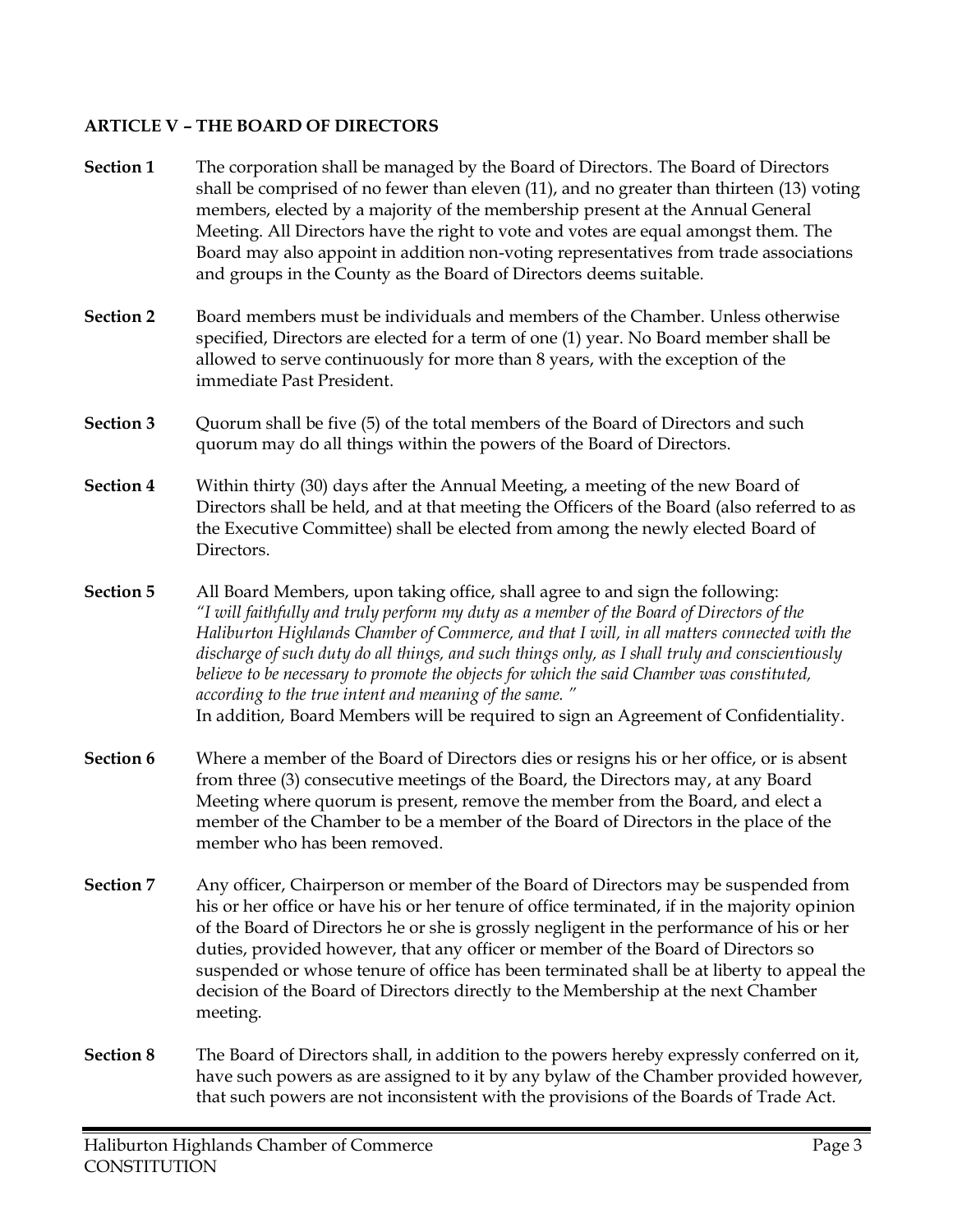- **Section 9** The Board of Directors shall frame such bylaws, rules and regulations as appear to it best adapted to promote the welfare of the Chamber and shall submit them for adoption at a meeting of the Chamber, called for that purpose.
- **Section 10** The Board of Directors shall appoint and dissolve all the Standing and Special Committees of the Board. Such Standing and Special Committees may be comprised of members of the Board, members of the Chamber or others who may be called upon to serve on such Committees. Duties and remuneration of any such committees shall be set by the Board of Directors. All Standing and Special Committees shall report to the Board of Directors on a regular basis.
- **Section 11** The President, 1st Vice President, 2nd Vice President, and Secretary/Treasurer shall form the Executive Committee.
- **Section 12** No paid employee of the Chamber shall be a voting member of the Board of Directors or Executive committee.
- **Section 13** The meetings of the Board of Directors shall be open to all members of the Chamber, who may attend but may not take part in any of the proceedings, except as otherwise decided by the Board of Directors, and provided that such attendees accept that the Board has the right to discuss certain confidential matters privately ("in camera"). Members wishing to make a presentation to the Board must arrange in advance to have their concern added to the agenda.
- **Section 14** No public announcement in the name of the Chamber may be made unless authorized by the Board of Directors or by some person to whom the Board of Directors has delegated this authority.
- **Section 15** No remuneration will be provided to members of the board or Officers of the Board. Reasonable expenses for Chamber business will be reimbursed at the government prescribed rate at the discretion of the board and with approval of the Finance Committee.

# **ARTICLE VI – OFFICERS OF THE BOARD**

- **Section 1** The following Officers of the Board will be elected by the Membership at the Annual General Meeting: 1) President; 2) 1st Vice President; 3) 2nd Vice President, 4) Secretary/Treasurer. The same people can be elected to the same positions in subsequent years.
- **Section 2** Duties of the officers are as follows in Acticle VI, Section 3, Section 4, Section 5, Section 6, and Section 7. Any officers of the board may be removed at any time by the Board of Directors at any meeting where quorum is present.
- **Section 3** The President shall preside at all meetings of the Chamber and the Board of Directors. He or she shall regulate the order of business at such meetings, receive and put forward lawful motions and communicate to the meeting what he or she thinks may concern the Chamber. He or she shall vote only in the case of a tie. Upon an appeal being made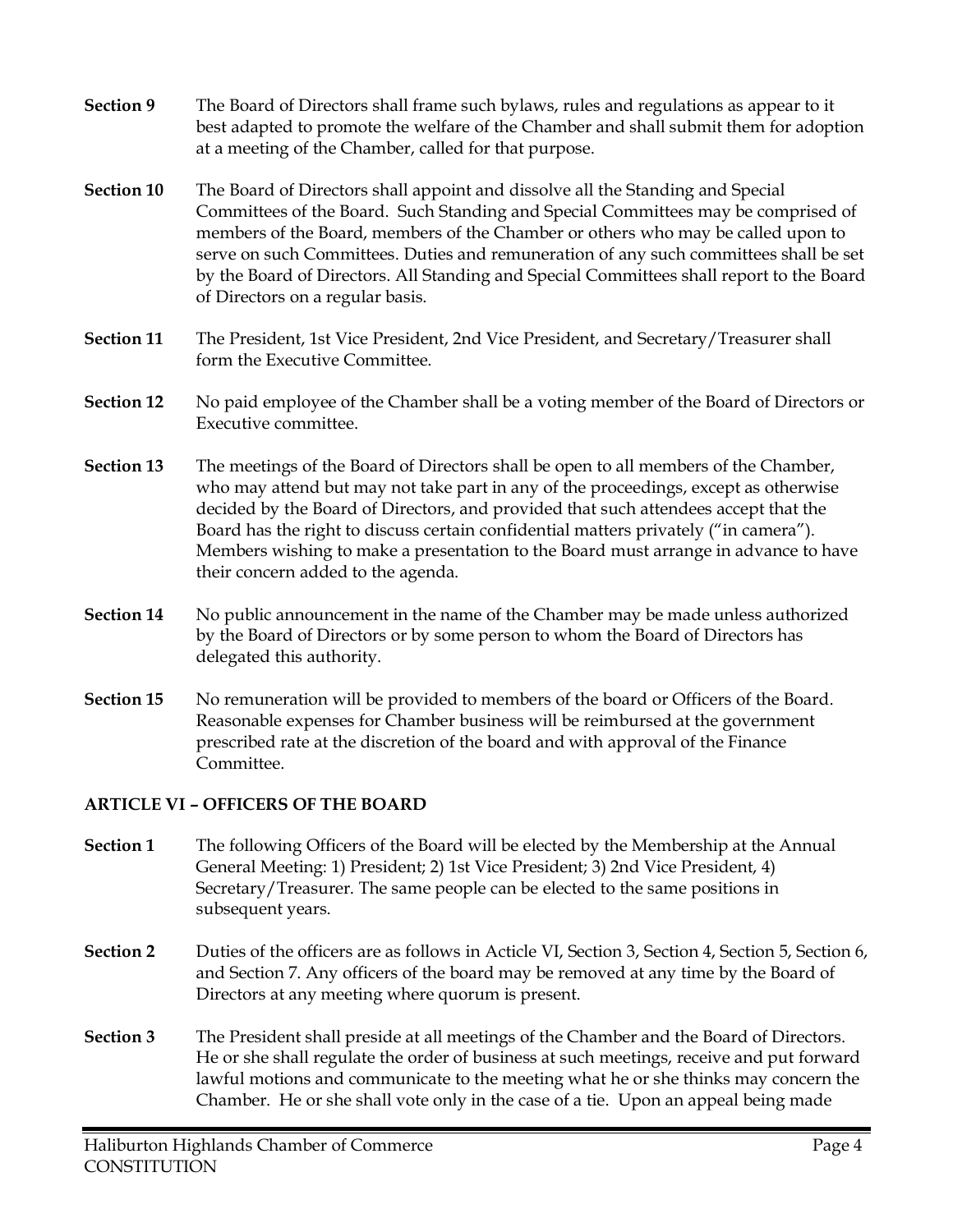from a decision of the presiding officer, the vote of the majority shall decide. The President shall, with the Secretary/Treasurer, or other designated officer, sign all papers and documents requiring signature on behalf of the Chamber. It shall be the duty of the President to present a general report of the activities of the year to the Annual Meeting.

- **Section 4** The 1st Vice President shall act in the absence of the President. The 2nd Vice president shall act in the absence of the President and 1st Vice President and, in the absence of all three of these officers, the meeting shall appoint a chairperson to act temporarily.
- **Section 5** The President, or designate as stipulated in Article VI, Section 4, shall have custody of the Corporate Seal and be responsible for ensuring: appropriate delivery of meeting notifications; accurate recording and maintenance of all board and Chamber meeting minutes; and signing of official Chamber Minutes.
- **Section 6** The Board or their appointed representatives shall have charge of all funds of the Chamber and shall deposit, or cause to be deposited, the same in a chartered bank, trust company or credit union selected by the Board of Directors. Surplus funds may be invested by the Board or their appointed representatives with the primary consideration being the safety of the capital and the secondary consideration being the rate of return earned on such investments. The Board is also authorized to obtain loans or lines of credit as may be required.
- **Section 7** The Secretary/Treasurer, shall pay amounts approved by the Board of Directors and shall keep a regular account of the income and expenditure of the Chamber, and submit an audited statement thereof for presentation to the Annual Meeting and at any other time required by the Board of Directors. He or she shall make such investment of the funds of the Chamber, or obtain loans or lines of credit, as the Board of Directors may direct.
- **Section 8** Cheques, drafts, and notes issued on behalf of the Chamber require two authorized signatures, being any two of the Officers, or one Officer and either one appointed Director, or the Chamber Manager, as authorized by the Board.

# **ARTICLE VII – EMPLOYEES**

- **Section 1** The Board of Directors may, at its discretion, hire an employee or contractor to act as manager of the Chamber. In the absence of a manager, the Board, through delegation to its officers and employees, will have responsibility for the duties that a manager would normally perform**.**
- **Section 2** The Manager shall be a paid or contract employee of the Chamber and shall be accountable to the Board of Directors for the general control and management of business and affairs. He or she shall be responsible for keeping the books of the Chamber, conducting its correspondence, retaining copies of all official letters, preserving all official documents and shall perform all such other duties as pertain to his or her office. He or she shall, with the President, and when necessary, seal with the seal of the Chamber, of which he or she shall have custody, all papers and documents requiring signature or execution on its behalf. He or she shall maintain an accurate record of the proceedings of the Chamber and of the Board of Directors. At the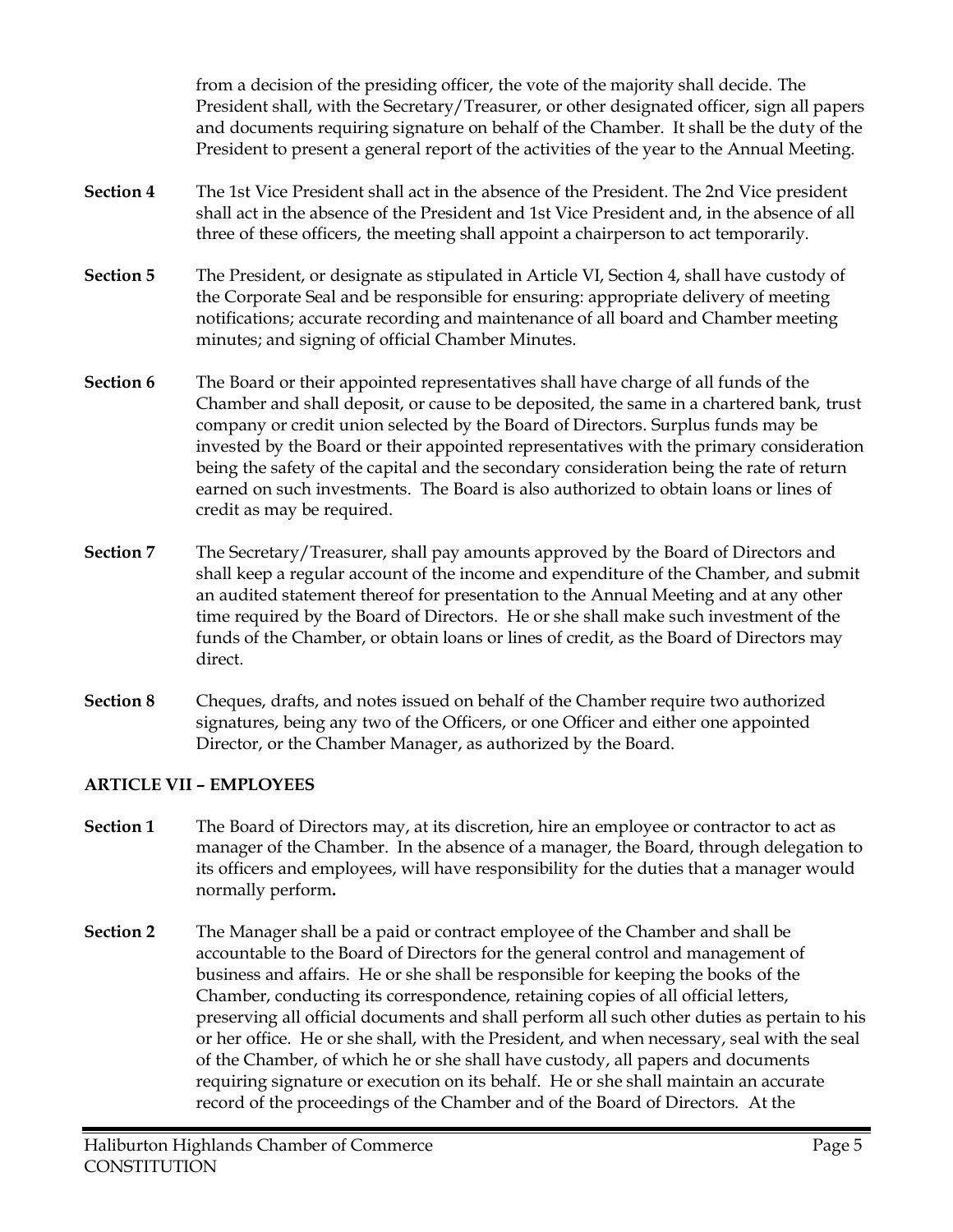termination of his or her appointment, the Manager shall deliver to the Chamber all books, papers and other property of the Chamber.

- **Section 3** The Board may hire other employees as required to conduct the day to day business of the Chamber or to assist with specific projects and events.
- **Section 4** All employees of the Chamber will be required to sign a Confidentiality Agreement and Letter of Employment, and will be subject to regular performance reviews.

# **ARTICLE VIII – MEETINGS**

- **Section 1** The Directors shall meet from time to time, but no less than quarterly, as may be necessary to carry on the business of the Chamber. The usual place of the Board of Directors' meetings shall be decided by the Board of Directors. Notice of meetings shall be provided at least one (1) week in advance and must include date, time and place of meeting. Regular meetings of the Board of Directors shall be open to the public.
- **Section 2** The Annual Meeting of the Chamber shall be held each year at a time and place determined by the Board of Directors. At least a minimum of thirty (30) days notice of the Annual Meeting shall be given.
- **Section 3** Regular meetings of the members will be held at least quarterly. Special meetings of the Chamber may be held at any time when requested in writing by a majority of the membership in good standing of the Chamber, or as determined by the Board of Directors.
- **Section 4** Notice of all Annual, Regular or Special meetings, naming the time and place of assembly, shall be given by the Chamber. A notice inserted in one or more of the newspapers published within the County or a letter mailed, faxed or electronically mailed to the last known address of each member at least thirty (30) days in advance shall constitute sufficient notice. Notice of meetings must specify the time, date and location of meetings.
- **Section 5** At any Annual or Special Meeting, a majority of members present at a meeting are competent to do and perform all acts, under the Act or By-Laws.
- **Section 6** Chamber Proxy Vote forms will be made available to the membership prior to the Annual or Special Meeting and must be submitted to the Chamber Office by the date specified on the form. Any member in good standing attending the Annual or Special Meeting can be a proxy holder.
- **Section 7** Minutes of the proceedings of all Chamber and Board of Directors meetings shall be entered in books to be kept for that purpose, by or under the direction of the Secretary/Treasurer.
- **Section 8** The entry of such minutes shall be signed by the person who presides at the meetings at which they are adopted.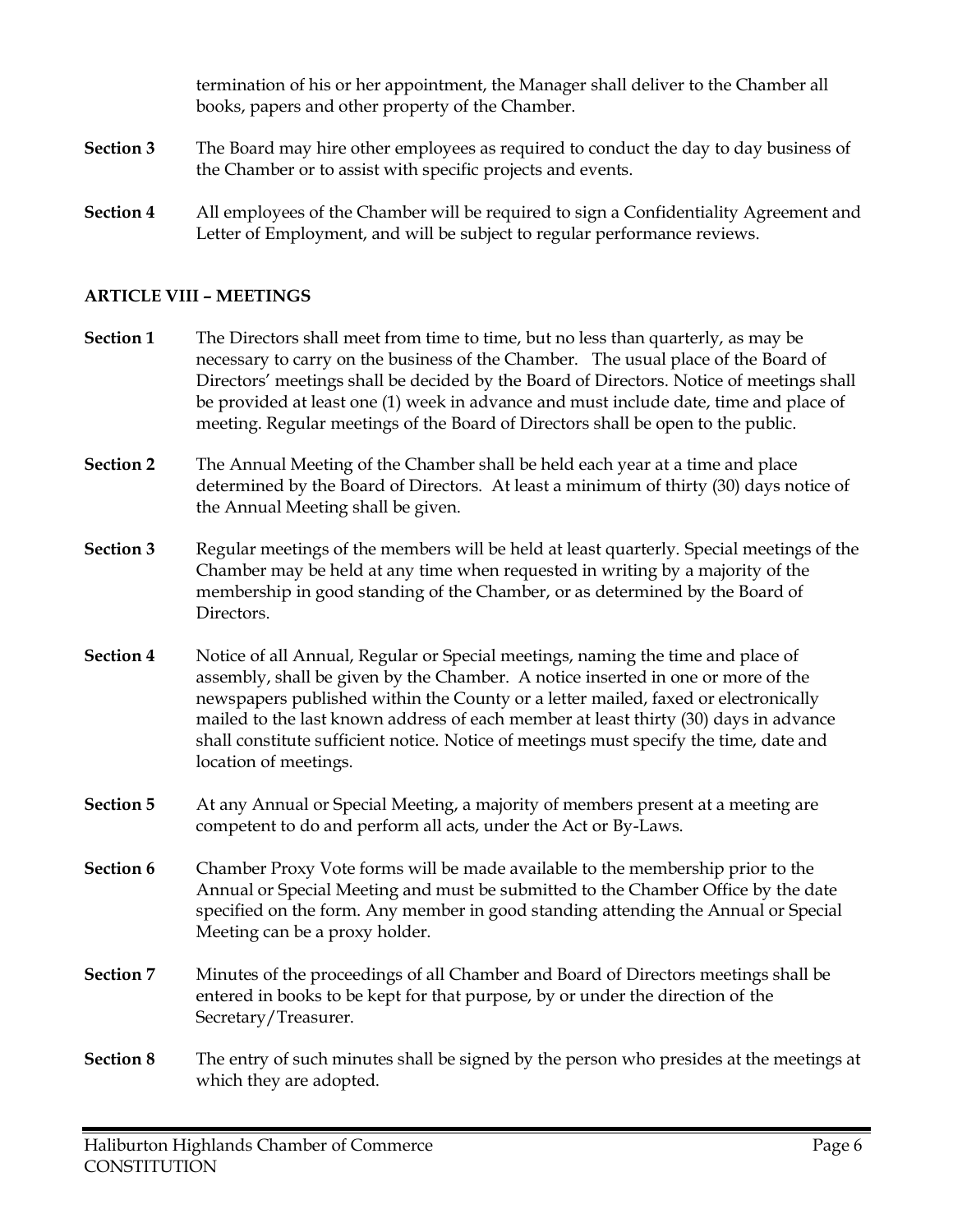**Section 9** All books of the Chamber shall be opened at all reasonable hours to any members of the Chamber who have a reasonable request for information, free of charge. It is the intent that all requests for information would be answered as quickly as possible, although staff time constraints could impact timing. Any disputes concerning access to Chamber information can be appealed at any meeting of the Chamber, with the exception of incamera minutes.

# **ARTICLE IX – VOTING RIGHTS**

- **Section 1** Every member in good standing, represented at any Chamber meeting shall be entitled to one (1) vote provided that the vote of an Association, Corporation, Society, Partnership or an Estate member shall be assigned to one individual of said organization.
- **Section 2** Voting at all meetings shall normally be by show of hands, or if requested by the Chairperson, by a standing vote. A roll call vote shall be taken if requested by five (5) members, providing such request receives the approval of two-thirds of the assembled members.
- **Section 3** Any member may designate another individual to hold their vote in proxy, provided that they provide written notification of this proxy in advance of the meeting to the Secretary/Treasurer.
- **Section 4** The presiding officer shall vote only in case of a tie. Upon appeal being made from a decision of the presiding officer, the vote of the majority shall decide.
- **Section 5** A majority of Members present is required when approving a matter in a meeting.

#### **ARTICLE X – BYLAWS**

- **Section 1** Constitutional changes may be made, repealed or amended by a majority of the members of the Chamber present at any Chamber meeting. Notice of such a proposal having been given in writing at least three (3) weeks prior to the meeting. Approval of changes can also be made via electronic vote by the majority of members present at the previous Annual General Meeting. After member approval, by-law amendments must be sent to the Minister for approval and shall not be in force or acted upon until after Ministerial approval has been provided.
- **Section 2** Such bylaws shall be binding on all members of the Chamber, its officers and all other persons lawfully under its control.

#### **ARTICLE XI – AFFILIATION**

**Section 1** The Chamber, at the discretion of the Board of Directors, shall have power to Affiliate with the Canadian Chamber of Commerce, the Ontario Chamber of Commerce and any other organization in which membership may be in the interest of the Chamber.